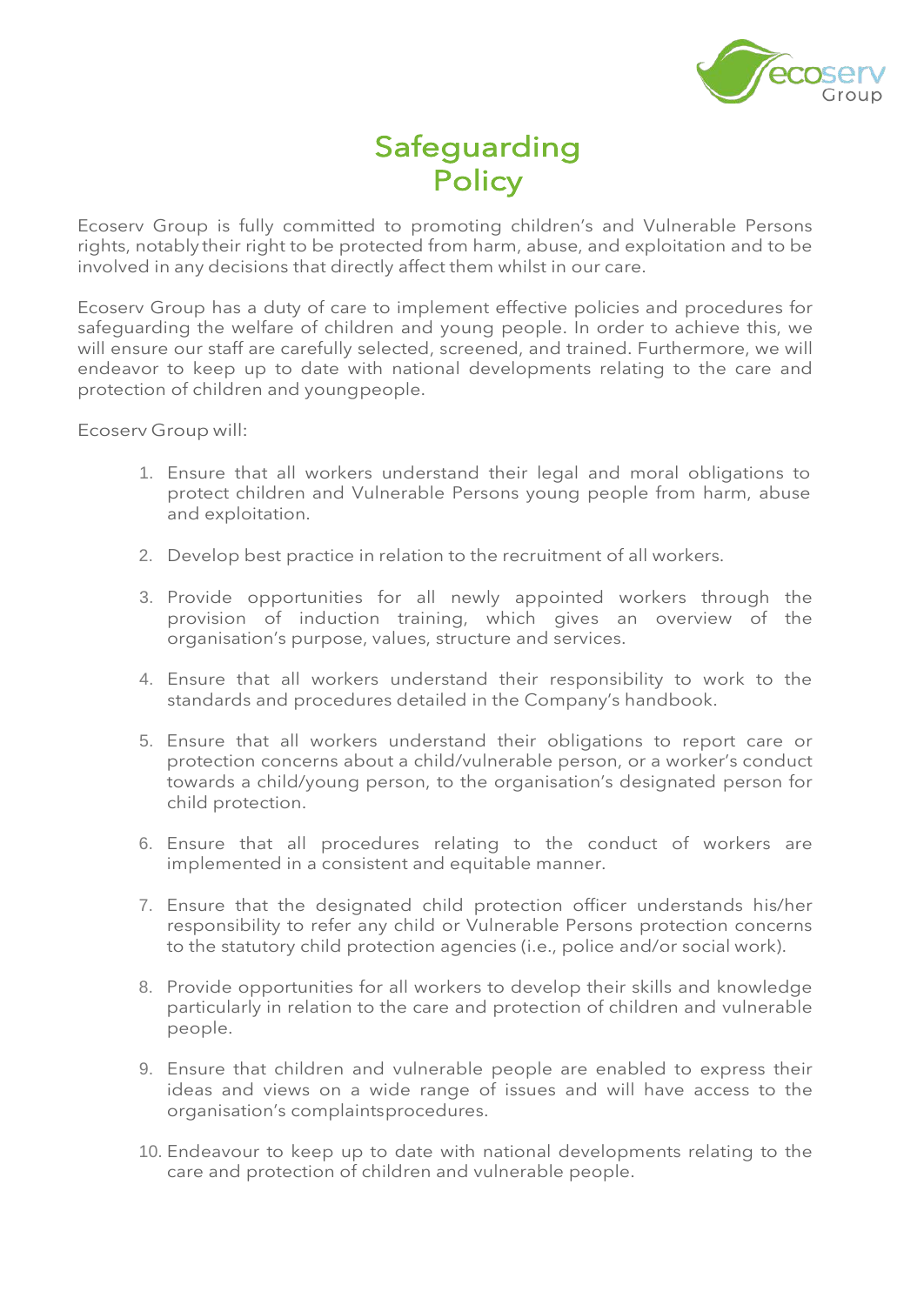

## Child & Vulnerable Persons Protection Procedures

The purpose of the procedures is to ensure that all concerns about the care and protection of children/vulnerable people are effectively managed.

Advise that all employees of Ecoserv Group are required to implement the child/vulnerable person protection procedures.

Ecoserv Group has a commitment to children's and vulnerable persons' rights, notably their right to be protected from harm, abuse, and exploitation and to be involved in any decisions which directly affect them.

#### **Recruitment**

- All applicants will be asked to complete an application form, which requires suitable information to be provided in order to conduct Right to Work and an enhanced DBS check.
- All applicants will have their Right to Work in the UK checked.
- All applicants will be asked to provide two suitable references which are required to be satisfactory.
- All suitable applicants will be asked to attend an interview.
- All successful applicants will have a List 99 check and an enhanced DBS check will be conducted.
- Any disclosure on the DBS will have to be risk assessed by following the DBS RiskAssessment Form.
- Recent government legislative changes confirm that the Disqualified from Working with Children or Vulnerable Persons (List99) cannot be carried out by non-education contractors and the responsibility for carrying out this check must now be done by our education clients.

## **Training**

- All newly appointed workers will complete an agreed probationary period.
- Details of the structure of the organisation will be provided.
- Details of the organisation's aims and objectives will be provided.
- An assessment of staff training and development requirements will be completed.
- The roles and responsibilities of staff within the organisation will be clarified.
- Clear details of the expectations, roles and responsibilities of all newly appointedstaff will be provided.
- All staff must agree and sign up to the organisation's Child & Vulnerable Persons Protection Policy and procedures.
- Training, information and a copy of the organisation's Code of Conduct will be provided.
- The contact details and roles and responsibilities of the organisation's Childand Vulnerable Persons Protection Officer will be provided.

## Procedures for responding to concerns about abuse /neglect

The procedure to be followed where a concern is raised that a child/vulnerable person may be experiencing abuse/neglect by an individual. A concern of this nature may come to light because (for example):